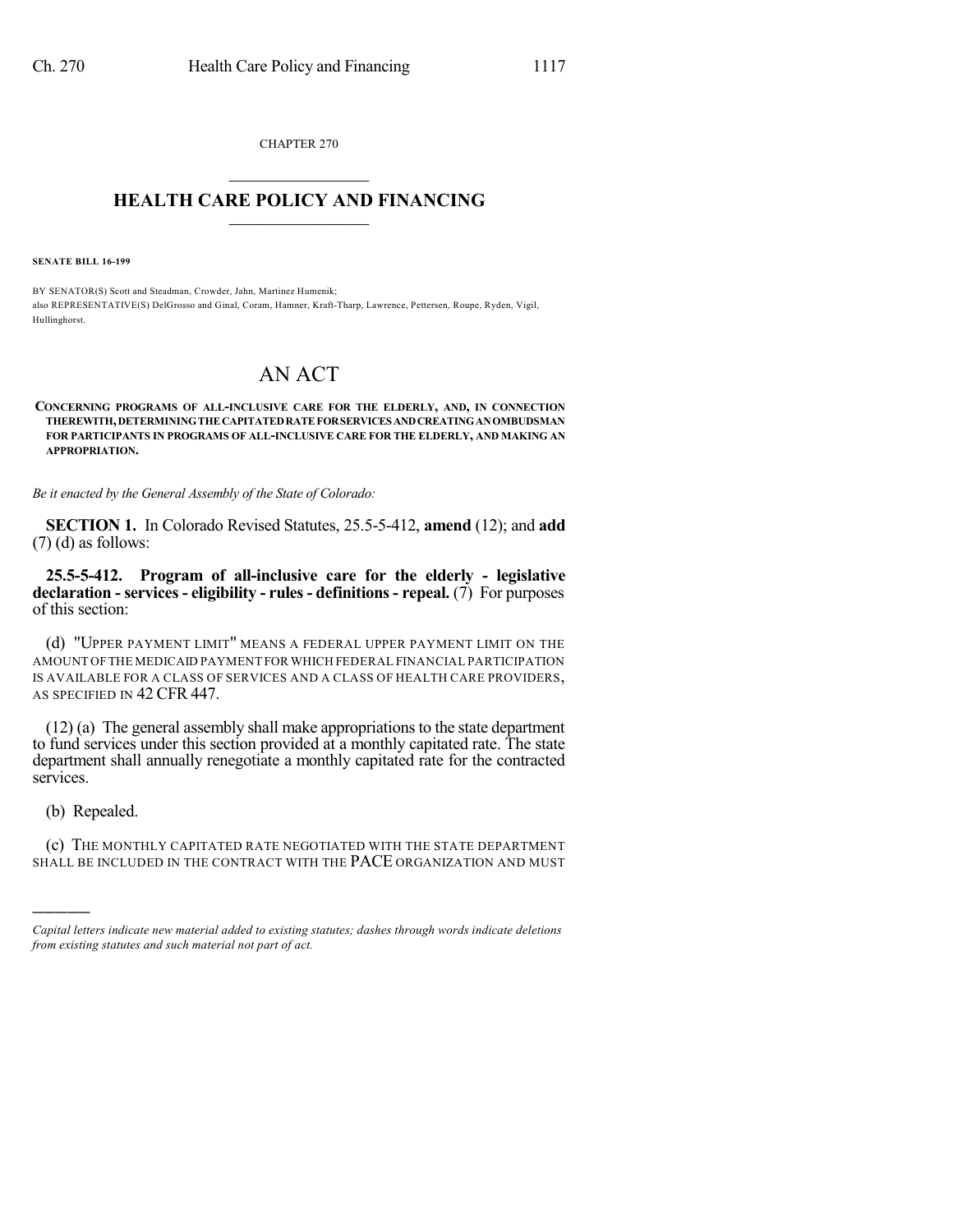BE BASED UPON A PROSPECTIVE MONTHLY CAPITATION PAYMENT TO A PACE ORGANIZATION FOR A MEDICAID PARTICIPANT ENROLLED IN A PACEPROGRAM THAT IS LESS THAN WHAT WOULD OTHERWISE HAVE BEEN PAID UNDER THE STATE MEDICAID PLAN IF THE PARTICIPANT WERE NOT ENROLLED IN THE PACE PROGRAM.

(d) (I) THE STATE DEPARTMENT, WITH THE PARTICIPATION OF COLORADO PACE ORGANIZATIONS, SHALL DEVELOP AN ACTUARIALLY SOUND UPPER PAYMENT LIMIT METHODOLOGY THAT COMPLIES WITH FEDERAL LAW RELATING TO PACE ORGANIZATIONS AND ADDRESSES A PACE-COMPARABLE POPULATION AND EMPLOYS FUNCTIONAL, DIAGNOSTIC, AND OTHER INFORMATION ON THE PACE POPULATION AND ITS SERVICE USE AND COST CHARACTERISTICS.THE STATE DEPARTMENT SHALL CONTRACT WITH AN ACTUARY THAT HAS EXPERIENCE WITH THE METHODS DESCRIBED IN THIS PARAGRAPH (d).

(II) FOR PURPOSES OF COMPUTING THE UPPER PAYMENT LIMIT, THE STATE DEPARTMENT SHALL PROVIDE TO THE CONTRACTED ACTUARY STATE LONG-TERM CARE OPTIONS DATA DESCRIBING THE HEALTH CHARACTERISTICS, FUNCTIONAL ACUITY, AND LONG-TERM SERVICES AND SUPPORTS NEEDS OF THE PACE-COMPARABLE POPULATION,AS WELL ASRELEVANT MEDICARE AND MEDICAID CLAIMS, COST, UTILIZATION, AND VITAL STATISTICS DATA NECESSARY FOR THE COMPUTATION. THE UPPER PAYMENT LIMIT METHODOLOGY MUST APPLY GRADE OF MEMBERSHIP METHODS TO CHARACTERIZE THE HEALTH DEFICIT STRUCTURE OF LONG-TERM SERVICES AND SUPPORTS POPULATIONS, DEMONSTRATING AN EMPIRICAL UPPER PAYMENT LIMIT.

(III) NOTWITHSTANDING THE PROVISIONS OF THIS PARAGRAPH (d) TO THE CONTRARY, THE STATE DEPARTMENT SHALL NOT BE REQUIRED TO DEVELOP AN UPPER PAYMENT LIMIT METHODOLOGY PURSUANT TO THIS PARAGRAPH (d) OR COMPLY WITH THE REQUIREMENTS OF SUBPARAGRAPH (I) OF PARAGRAPH (e) OF THIS SUBSECTION (12) IF THE STATE DEPARTMENT DOES NOT RECEIVE SUFFICIENT GIFTS, GRANTS, AND DONATIONS TO FUND THE CONTRACT FOR ACTUARIAL SERVICES PURSUANT TO SUBPARAGRAPH (I) OF THIS PARAGRAPH (d).

(e)(I) CONTINGENT UPON ANY NECESSARY FEDERAL APPROVAL,UNTIL THE UPPER PAYMENT LIMIT METHODOLOGY IS DEVELOPED PURSUANT TO PARAGRAPH (d) OFTHIS SUBSECTION (12) AND ADOPTED IN STATE BOARD RULES, THE PERCENTAGE OF THE UPPER PAYMENT LIMIT USED TO CALCULATE THE MONTHLY CAPITATED RATE SHALL NOT BE LESS THAN THE PERCENTAGE NEGOTIATED BY THE STATE DEPARTMENT WITH THE PACE ORGANIZATIONS FOR THE 2016-17 STATE FISCAL YEAR.

(II) THIS PARAGRAPH (e) IS REPEALED, EFFECTIVE JULY 1 OF THE YEAR FOLLOWING THE YEAR IN WHICH THE EXECUTIVE DIRECTOR NOTIFIES THE REVISOR OF STATUTES THAT THE STATE BOARD HAS ADOPTED RULES RELATING TO THE UPPER PAYMENT LIMIT METHODOLOGY DEVELOPED PURSUANT TO PARAGRAPH (d) OF THIS SUBSECTION  $(12)$ .

**SECTION 2.** In Colorado Revised Statutes, 26-11.5-102, **amend** (2) as follows:

**26-11.5-102. Legislative declaration.** (2) The general assembly finds, determines, and declares that it is the public policy of this state to encourage community contact and involvement with patients, residents, and clients of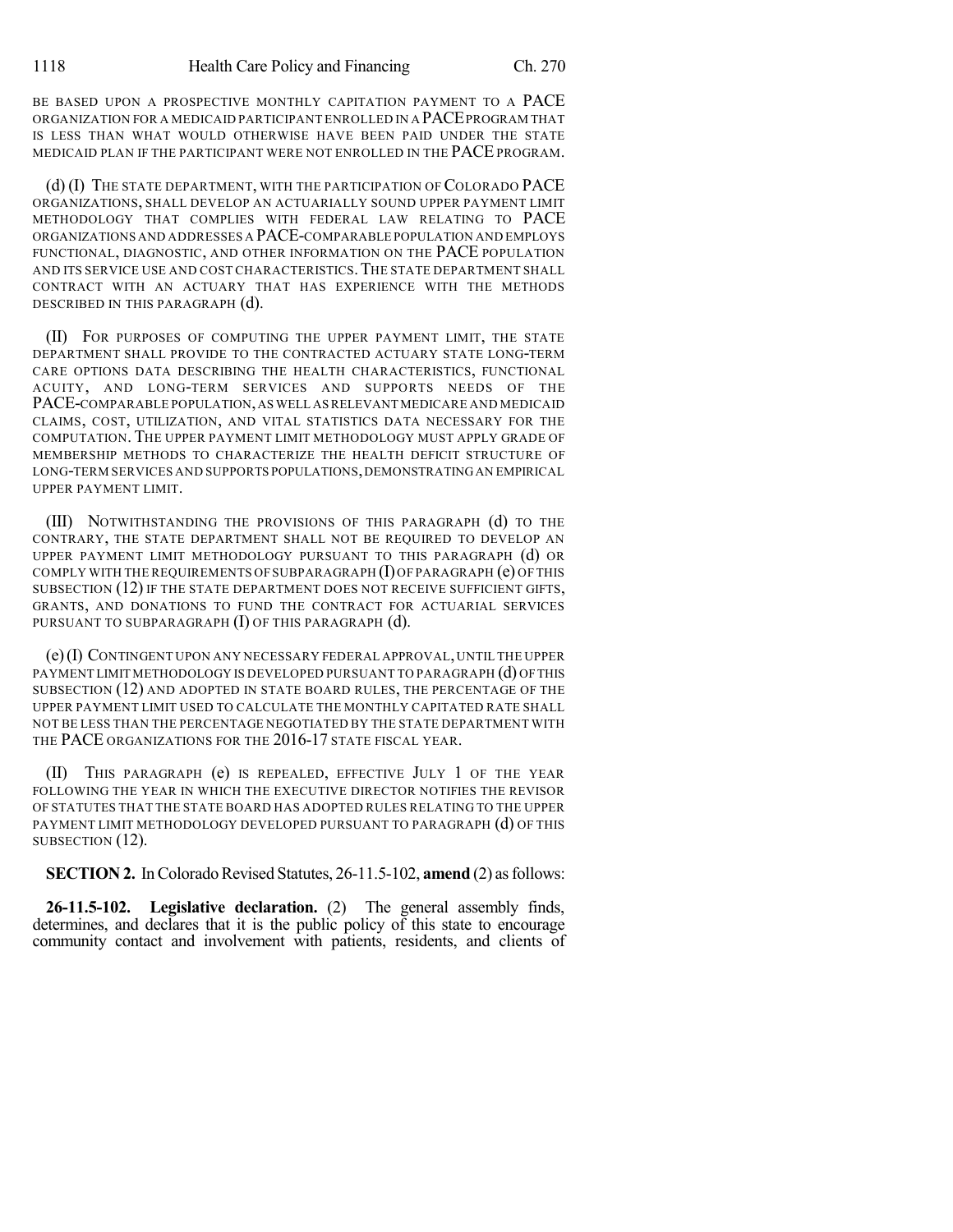long-term care facilities AND PACE PROGRAMS.

**SECTION 3.** In Colorado Revised Statutes, 26-11.5-103, **add** (5.3), (5.5), and (8) as follows:

**26-11.5-103. Definitions.** As used in this article, unless the context otherwise requires:

(5.3) "PACE" MEANS A NONPROFIT OR FOR-PROFIT PROGRAM OF ALL-INCLUSIVE CARE FOR THE ELDERLY OPERATED PURSUANT TO SECTION 25.5-5-412, C.R.S.

(5.5) "PACE PARTICIPANT" MEANS ANY INDIVIDUAL WHO IS A CURRENT OR PROSPECTIVE OR FORMER PATIENT OR CLIENT OF ANY PACE PROGRAM IN THE STATE.

(8) "STATE PACEOMBUDSMAN"MEANS THE PERSON DESIGNATED TO IMPLEMENT THE DUTIES AND FUNCTIONS REQUIRED PURSUANT TO SECTION 26-11.5-113.

**SECTION 4.** In Colorado Revised Statutes, 26-11.5-104, **amend** (3); and **add** (4) as follows:

**26-11.5-104. Creation of state long-term care ombudsman program-state PACE ombudsman.** (3) Local ombudsman programs shall be established statewide. Such programs shall be operated by the state department under contract, grant, or agreement between the state department and a public agency or an appropriate private nonprofit organization. Personnel of local programs shall be trained and designated as qualified representatives of the office in accordance with section 26-11.5-105 (1) (b).

(4) A STATE PACE OMBUDSMAN OFFICE IS ESTABLISHED IN THE STATE LONG-TERM CARE OMBUDSMAN PROGRAM TO CARRY OUT THE DUTIES SET FORTH IN SECTION 26-11.5-113.

**SECTION 5.** In Colorado Revised Statutes, 26-11.5-107, **add** (3) as follows:

**26-11.5-107. Notice of ombudsman services.** (3) EVERY PACE PROGRAM SHALL POST IN A CONSPICUOUS PLACE AT ALL PACE FACILITIES AND PROVIDE TO ALL PACE PARTICIPANTS, IN WRITING, A NOTICE WITH THE NAME, ADDRESS, AND PHONE NUMBER OF THE PACE OMBUDSMAN, OR HIS OR HER DESIGNEE. THE STATE PACE OMBUDSMAN SHALL PROVIDE THE NOTICE TO BE POSTED BY THE PACE PROGRAM.

**SECTION 6.** In Colorado Revised Statutes, 26-11.5-108, **amend** (2); and **add** (2.5) as follows:

**26-11.5-108. Access to facility - residents - records - confidentiality.** (2) In performing ombudsman duties and functions OF THEIR RESPECTIVE OFFICES in accordance with this article an ombudsman shall have accessto review the medical and social records of a resident OR PACE PARTICIPANT eligible for ombudsman services pursuant to this article, provided the resident OR PACE PARTICIPANT has consented to such review. In the event consent to such review is not available because the resident OR PACE PARTICIPANT is incapable of consenting and has no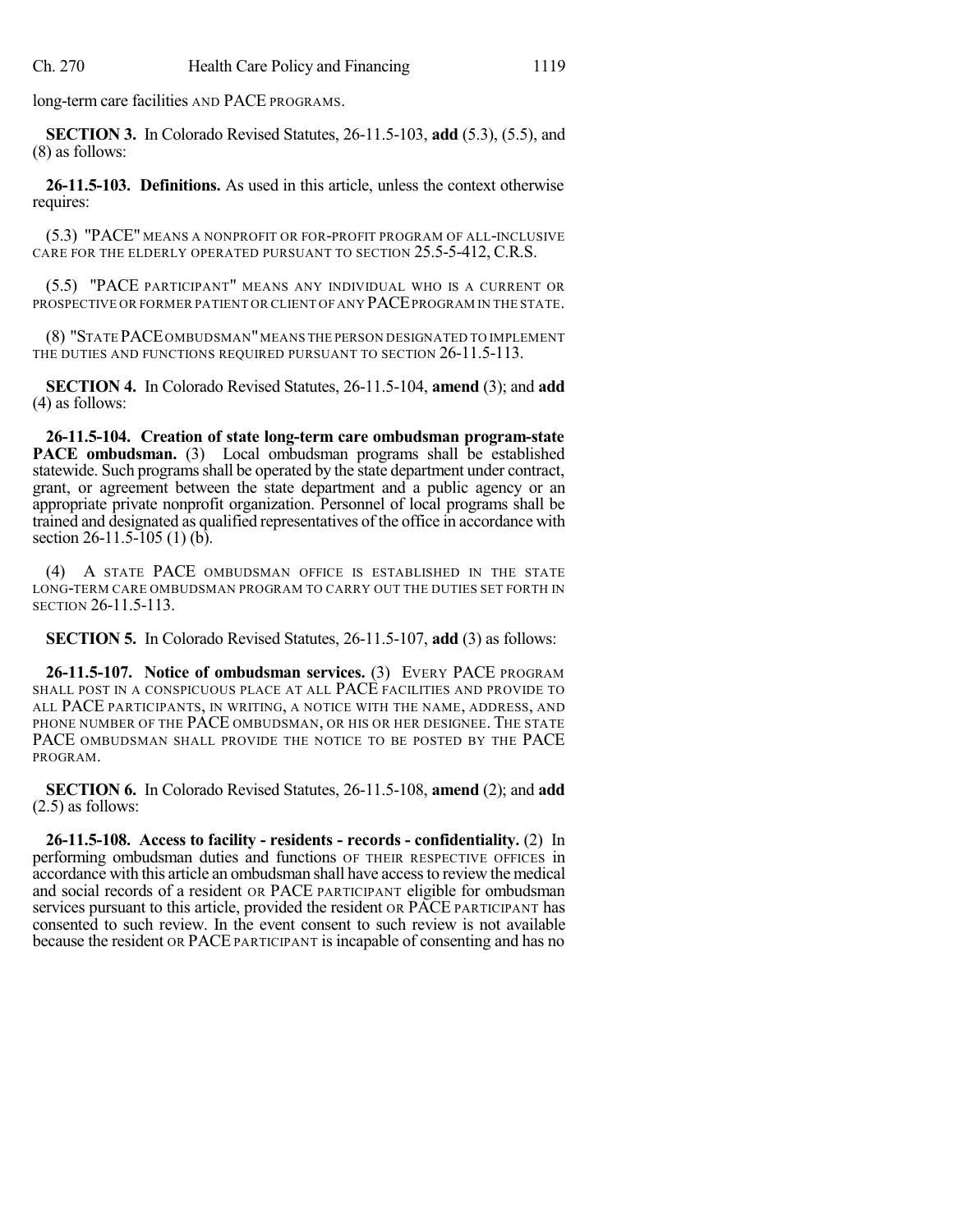guardian to provide such consent, inspection of such THE RESIDENT'S RECORDS OR PACE PARTICIPANT's records may be made INSPECTED by the state long-term care ombudsman OR THE STATE PACE OMBUDSMAN, RESPECTIVELY.

(2.5) AN OMBUDSMAN, UPON PRESENTING A STATE PACE OMBUDSMAN IDENTIFICATION CARD, SHALL HAVE IMMEDIATE ACCESS TO A PACE PROGRAM OR FACILITY AND TO ITS PACE PARTICIPANTS FOR THE PURPOSES OF EFFECTIVELY CARRYING OUT THE PROVISIONS OF THIS ARTICLE.

**SECTION 7.** In Colorado Revised Statutes, 26-11.5-109, **amend** (2) introductory portion and (4) (a); and **add** (2) (c) and (2) (d) as follows:

**26-11.5-109. Interferencewithombudsmenprohibited- civilpenalty.**(2) No person shall take any discriminatory, disciplinary, or retaliatory action against the following individuals for any communication with an ombudsman or for any information provided in good faith to the STATE LONG-TERM CARE OMBUDSMAN office OR TO THE STATE PACE OMBUDSMAN OFFICE in carrying out its THEIR RESPECTIVE OMBUDSMAN duties and responsibilities under this article:

(c) ANY PACE PARTICIPANT; OR

(d) ANY OFFICER OR EMPLOYEE OF A PROGRAM, ORGANIZATION, FACILITY, OR GOVERNMENTAL AGENCY PROVIDING SERVICES TO PACE PARTICIPANTS.

(4)(a) Any person listed in paragraphs (a),  $\overline{and}$  (b), (c), AND (d) of subsection (2) of this section, or any person acting on such person's behalf, including the state or a local ombudsman, may file a complaint with the department of human services against any person who violates subsection  $(1)$  or  $(2)$  of this section. The said department shall investigate such a complaint and, if there is sufficient evidence of a violation, shall be authorized to assess, enforce, and collect the appropriate penalty set forth in subsection (3) of this section.

**SECTION 8.** In Colorado Revised Statutes, 26-11.5-111, **amend** (1)(a), (1)(b), and  $(1)$  (c) as follows:

**26-11.5-111. Duties of state department.** (1) In order to implement the provisions of this article, the state department shall carry out the following duties:

(a) Establish a statewide uniform reporting system to collect and analyze data relating to complaints and conditions in long-term care facilities OR PACE PROGRAMS for the purpose of identifying and resolving significant problems, with specific provision for the submission of such data on a regular basis to the state agency responsible for licensing or certifying long-term care facilities AND PACE ORGANIZATIONS;

(b) Establish procedures to assure that information contained in any files maintained in accordance with the state long-term care ombudsman program shall be disclosed only at the discretion of the state long-term care ombudsman OR THE STATE PACE OMBUDSMAN, AS APPLICABLE, and that the identity of a complainant be disclosed only with the written consent of such complainant or in accordance with a court order;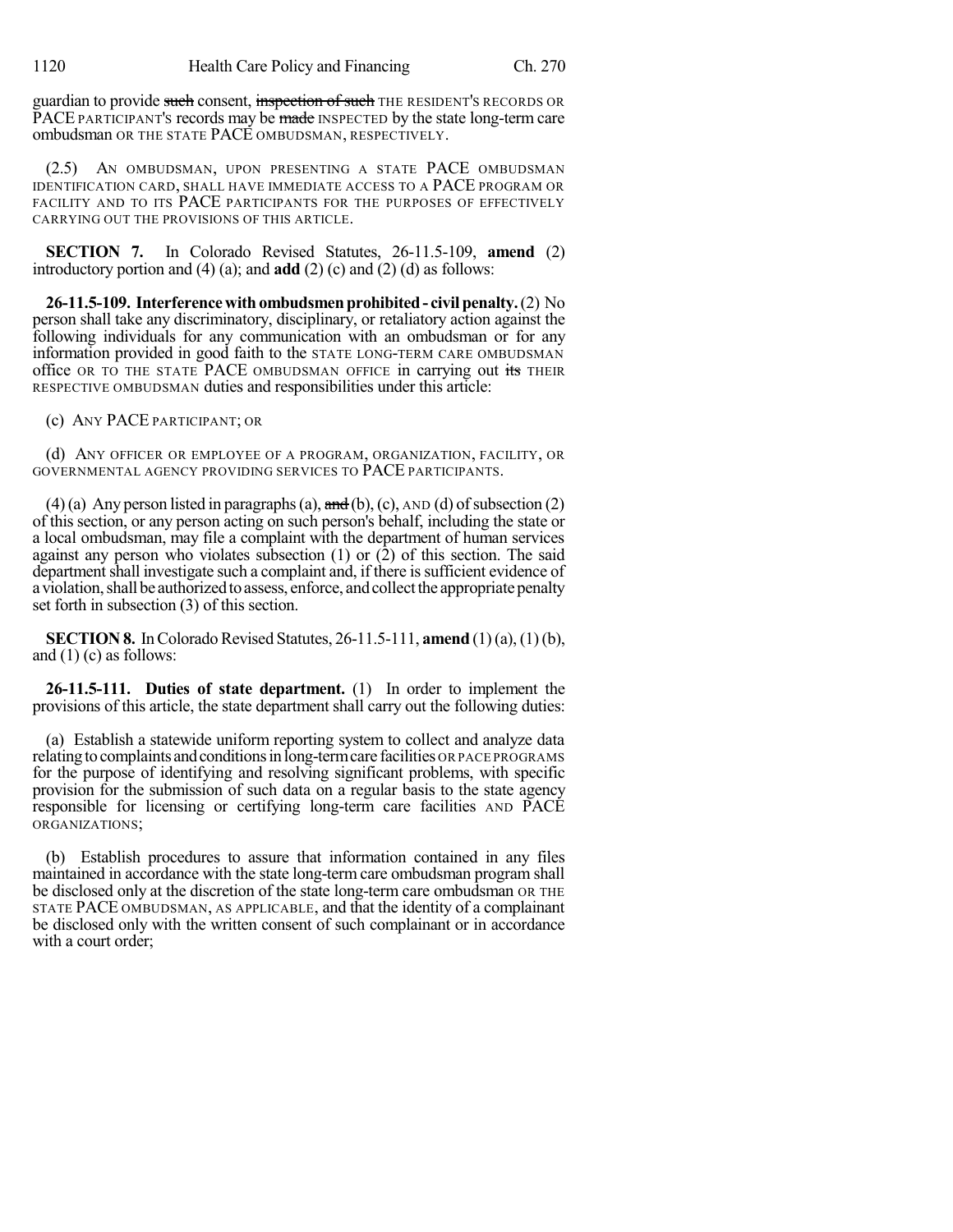(c) Ensure that no individual INDIVIDUALS involved in the designation of the state long-term care ombudsman nor AND THE STATE PACE OMBUDSMAN, AND any officer, employee, or volunteer of the statewide program in performing ombudsman functions, is subject to any DO NOT HAVE A conflict of interest;

**SECTION 9.** In Colorado Revised Statutes, **add** 26-11.5-113 as follows:

**26-11.5-113. Duties of state PACE ombudsman.** (1) THE STATE PACE OMBUDSMAN HAS THE FOLLOWING DUTIES AND FUNCTIONS:

(a) ESTABLISH STATEWIDE POLICIES AND PROCEDURES TO IDENTIFY,INVESTIGATE, AND SEEK THE RESOLUTION OR REFERRAL OF COMPLAINTS MADE BY OR ON BEHALF OF A PACE PARTICIPANT RELATED TO ANY ACTION, INACTION, OR DECISION OF ANY PACE ORGANIZATION OR PACE PROVIDER OR OF ANY PUBLIC AGENCY, INCLUDING THE STATE DEPARTMENT OF HUMAN SERVICES AND COUNTY DEPARTMENTS OF SOCIAL SERVICES, THAT MAY ADVERSELY AFFECT THE HEALTH, SAFETY, WELFARE, OR RIGHTS OF THE PACE PARTICIPANT;

(b) ESTABLISH PROCEDURES TO ANALYZE AND MONITOR THE DEVELOPMENT AND IMPLEMENTATION OF FEDERAL, STATE, AND LOCAL LAWS, REGULATIONS, AND POLICIES WITH RESPECT TO PACE SERVICES AND PROGRAMS OR FACILITIES. ON THE BASIS OF THE ANALYSIS AND MONITORING, THE STATE PACE OMBUDSMAN SHALL RECOMMEND TO THE APPROPRIATE GOVERNING BODY CHANGES TO LAWS, REGULATIONS, AND POLICIES.

(c) PREPARE A NOTICE INFORMING PACE PARTICIPANTS OF THE EXISTENCE OF A STATE PACE OMBUDSMAN AND THE DUTIES OF THE STATE PACE OMBUDSMAN FOR POSTING AT ALL PACE PROGRAMS AND FACILITIES.

(2) THE POLICIES AND PROCEDURES ADOPTED PURSUANT TO PARAGRAPH (a) OF SUBSECTION (1)OF THIS SECTION MAY BE APPLIED TO COMPLAINTS BY OR ON BEHALF OF PACE PARTICIPANTS WHERE THE PROVISION OF OMBUDSMAN SERVICES WILL EITHER BENEFIT OTHER PACE PARTICIPANTS ENROLLED IN THE SAME PACE PROGRAM THAT IS THE SUBJECT OF THE COMPLAINT OR PACE PARTICIPANTS IN GENERAL, OR WHERE OMBUDSMAN SERVICE IS THE ONLY VIABLE AVENUE OF ASSISTANCE AVAILABLE TO THE PACEPARTICIPANT AND THE OMBUDSMAN SERVICE WILL NOT SIGNIFICANTLY DIMINISH THE PACEORGANIZATION'S EFFORTS ON BEHALF OF THE PARTICIPANTS.

(3) IN ADDITION TO THE DUTIES AND FUNCTIONS SET FORTH IN SUBSECTIONS (1) AND (2) OF THIS SECTION, THE STATE PACE OMBUDSMAN AND HIS OR HER REPRESENTATIVES HAVE THE AUTHORITY TO PURSUE ADMINISTRATIVE, LEGAL, OR OTHER APPROPRIATE REMEDIES ON BEHALF OF PACE PARTICIPANTS FOR THE PURPOSES OF EFFECTIVELY CARRYING OUT THE PROVISIONS OF PARAGRAPH (a) OF SUBSECTION (1) OF THIS SECTION AND SUBSECTION (2) OF THIS SECTION.

(4)(a) THE STATE DEPARTMENT MAY SEEK, ACCEPT, AND EXPEND GIFTS, GRANTS, AND DONATIONS FROM PRIVATE OR PUBLIC SOURCES FOR THE PURPOSES OF ESTABLISHING THE STATE PACE OMBUDSMAN OFFICE AND IMPLEMENTING THIS SECTION.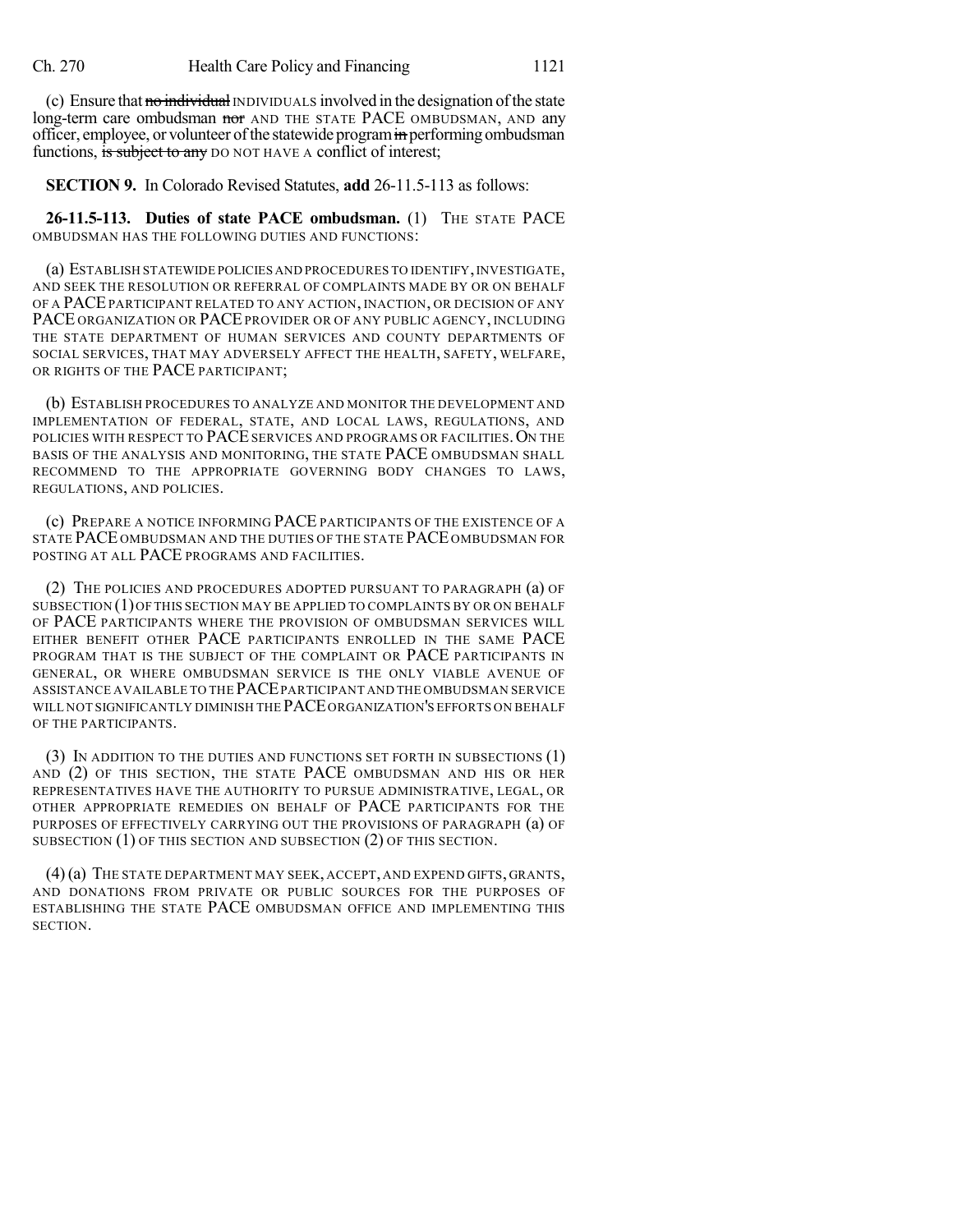(b) THE PACE OMBUDSMAN FUND, REFERRED TO IN THIS PARAGRAPH (b) AS THE "FUND", IS HEREBY CREATED IN THE STATE TREASURY. THE FUND CONSISTS OF GIFTS, GRANTS, AND DONATIONS CREDITED TO THE FUND PURSUANT TO THIS SUBSECTION (4) AND ANY OTHER MONEY THAT THE GENERAL ASSEMBLY MAY APPROPRIATE OR TRANSFER TO THE FUND. THE STATE TREASURER SHALL CREDIT ALL INTEREST AND INCOME DERIVED FROM THE DEPOSIT AND INVESTMENT OF MONEY IN THE FUND TO THE FUND.ANY UNEXPENDED AND UNENCUMBERED MONEY REMAININGIN THE FUND AT THE END OF A FISCAL YEAR SHALL REMAIN IN THE FUND AND SHALL NOT BE TRANSFERRED TO ANY OTHER FUND. SUBJECT TO ANNUAL APPROPRIATION BY THE GENERAL ASSEMBLY,THE STATE DEPARTMENT MAY EXPEND MONEY FROM THE FUND FOR PURPOSES OF ESTABLISHING THE STATE PACE OMBUDSMAN OFFICE PURSUANT TO THIS ARTICLE.

(c) (I) NOTWITHSTANDING THE PROVISIONS OF THIS ARTICLE TO THE CONTRARY, IF IN ANY OF STATE FISCAL YEARS 2016-17 THROUGH 2020-21 THE STATE DEPARTMENT DOES NOT RECEIVE SUFFICIENT GIFTS, GRANTS, OR DONATIONS NECESSARY TO FUND A STATE PACE OMBUDSMAN TO CARRY OUT THE DUTIES SET FORTH IN THIS SECTION, A STATE PACE OMBUDSMAN OFFICE SHALL NOT BE ESTABLISHED IN THE STATE LONG-TERM CARE OMBUDSMAN PROGRAM.

(II) THIS PARAGRAPH (c) IS REPEALED, EFFECTIVE JULY 1, 2021.

**SECTION 10.** In Colorado Revised Statutes, **add** 26-11.5-114 as follows:

**26-11.5-114. Stakeholder process - state PACE ombudsman - reporting.** (1) THE STATE DEPARTMENT SHALL CONVENE A STAKEHOLDER GROUP FOR PURPOSES OF DEVELOPING LEGISLATION TO BE INTRODUCED DURING THE 2017 LEGISLATIVE SESSION CONCERNING A COMPREHENSIVE STATEWIDE PACE OMBUDSMAN PROGRAM WITHIN THE STATE PACE OMBUDSMAN OFFICE THAT INCLUDES LOCAL PACE OMBUDSMEN.

(2) THE STAKEHOLDER GROUP SHALL INCLUDE, AT A MINIMUM:

(a) THE STATE PACE OMBUDSMAN, ONCE ESTABLISHED;

(b) THE STATE LONG-TERM CARE OMBUDSMAN AND ONE OR MORE LOCAL OMBUDSMEN;

(c) REPRESENTATIVES OF PACE ORGANIZATIONS;

(d) COMMUNITY ADVOCATES; AND

(e) ANY OTHER INTERESTED STAKEHOLDERS, INCLUDING REPRESENTATIVES OF STATE AGENCIES, AS DETERMINED BY THE STATE DEPARTMENT.

(3) THE STAKEHOLDER GROUP SHALL CONSIDER THE NUMBER AND LOCATION OF ANY NECESSARY LOCAL PACE OMBUDSMEN AND PROJECTED SERVICE LEVELS FOR THE COMPREHENSIVE STATEWIDE PACE OMBUDSMAN PROGRAM.

(4) THE STATE DEPARTMENT SHALL REPORT ON THE WORK OF THE STAKEHOLDER GROUP TO THE JOINT BUDGET COMMITTEE AND TO THE STATE DEPARTMENT'S